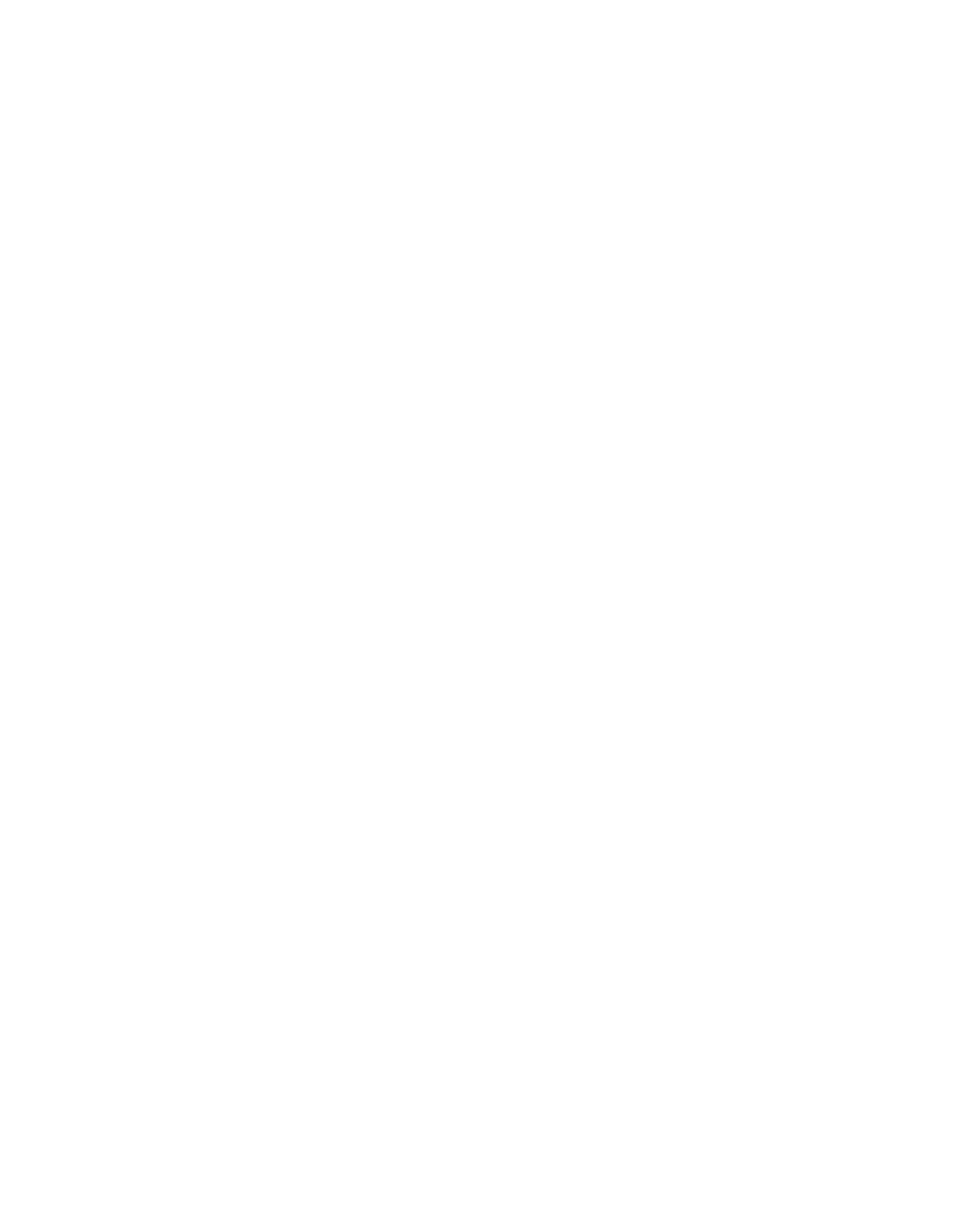#### **STEBNER, District Judge, Retired.**

[¶1] This is an appeal from summary judgment granted against appellant Penny Hoflund and in favor of appellee Airport Golf Club (AGC). In her complaint against AGC, Hoflund alleged causes of action for breach of contract, breach of the covenant of good faith and fair dealing, intentional infliction of emotional distress, and defamation.<sup>1</sup> We affirm.

#### *ISSUES*

[¶2] Hoflund phrases the issues on appeal as:

I. [Hoflund] properly asserted a claim for retaliatory discharge in violation of public policy within the trial court.

a. The Wyoming Fair Employment Practices Act of 1965, Wyo. Stat. § 27-9-101 *et seq.* does not provide a remedy for sexual harassment.

b. Sexual harassment violates theories of public policy and [Hoflund] had no other remedy than civil litigation.

c. A material question of fact exists as to [Hoflund's] allegation of retaliatory discharge.

II. The covenant of good faith and fair dealing is breached when a special relationship exists between an employer and employee and the employee is discharged to avoid compliance with a specified duty of the employer.

III. Intentional infliction of emotional distress is available to an employee where a hostile work environment has been fostered if that employee can demonstrate severe emotional distress due to the employment relationship itself.

AGC states the issues on appeal as:

 $1$  The district court later allowed Hoflund to imply a cause of action for retaliatory discharge through her first cause of action against AGC. Hoflund also asserted causes of action against Amos Midgely, an AGC employee, for assault and battery and intentional infliction of emotional distress. Default was entered against Midgely and he is not involved in this appeal. Hoflund does not appeal from the district court's ruling in favor of AGC concerning her asserted cause of action for defamation.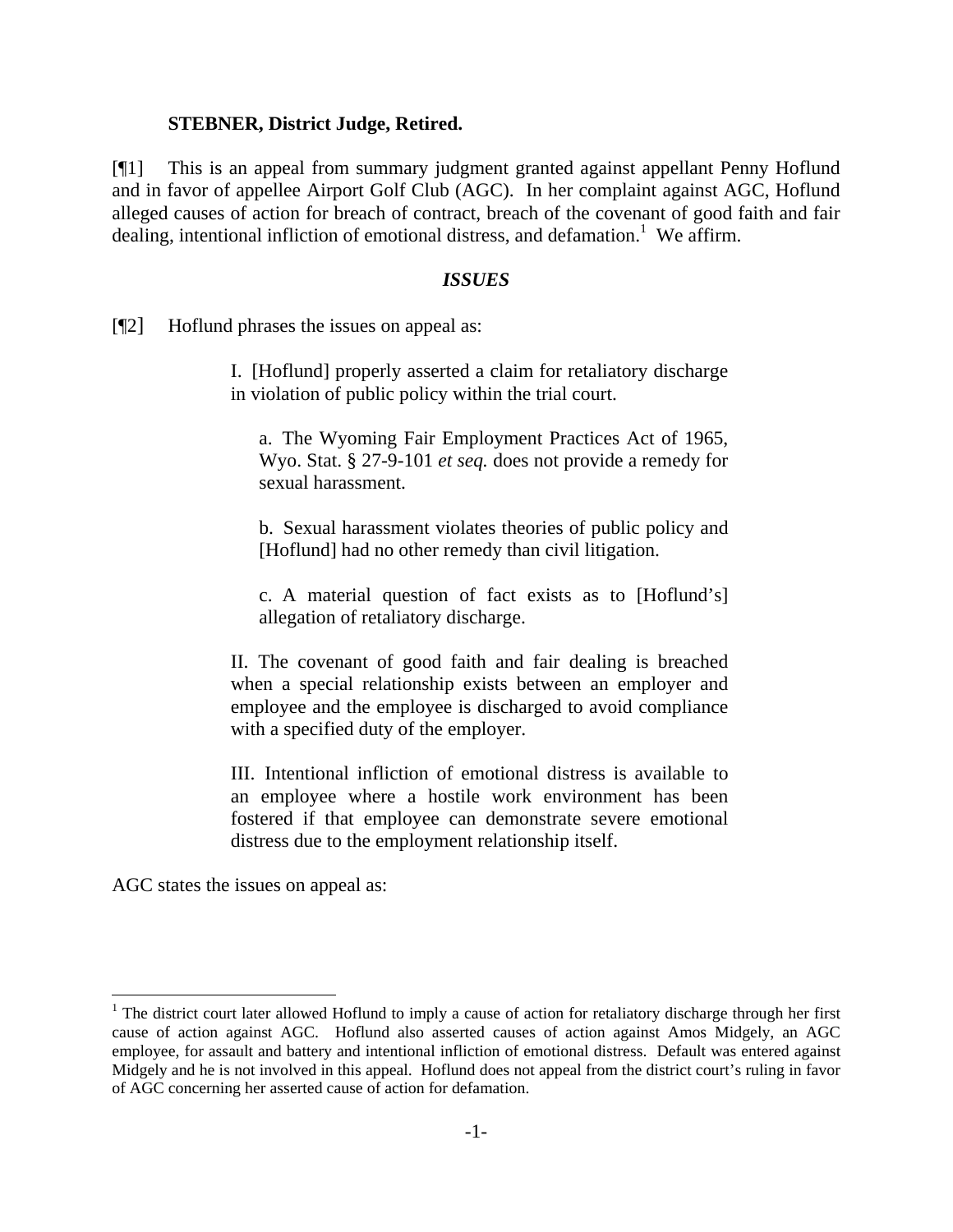I. [Hoflund] did not properly assert a claim for retaliatory discharge in her complaint and raises related issues for the first time on appeal.

A. The Wyoming Fair Employment Practices Act of 1965, Wyo. Stat. § 27-9-101 *et seq.* provides an adequate remedy for sexual discrimination as held in *Allen v. Safeway Stores*, 699 P.2d 277 (Wyo. 1985) precluding an action for retaliatory discharge.

B. [Hoflund] failed to exhaust the administrative remedies promulgated by the Wyoming Department of Labor pursuant to Wyo. Stat.  $\S$  27-9-104(a)(ii) thus barring any claim of retaliatory discharge.

II. As a matter of law, no "special relationship of trust and reliance" existed between [Hoflund] and [AGC] sufficient to support a claim of violation of the covenant of good faith and fair dealing.

A. [Hoflund] provided no separate consideration to her employer [AGC] to establish the necessary special relationship of trust and reliance.

B. [Hoflund's] at-will employment status was not modified by [AGC's] voluntary adoption of a sexual harassment policy.

III. [AGC's] lawful termination of [Hoflund] cannot support a claim of intentional infliction of emotional distress against it as a matter of law, and [Hoflund] presented no other facts to support such a claim to the District Court.

## *FACTS*

[¶3] AGC is a nonprofit corporation that operates a private membership club including a restaurant and bar at the clubhouse of the Cheyenne Airport Municipal Golf Course. Hoflund began employment with AGC as a bartender in approximately 1993. Between 1996 and 1998 Hoflund acted as manager for AGC. In 1998, Hoflund returned to the position of bartender at her request until March of 2001. Hoflund then left the employ of AGC until June of 2001 when she was rehired by AGC serving in the capacity as manager until March of 2002. Thereafter, Hoflund again left the employ of AGC to take another job, but filled in at the club when requested to do so. Hoflund was once more rehired full time by AGC in the position of bartender in June of 2002.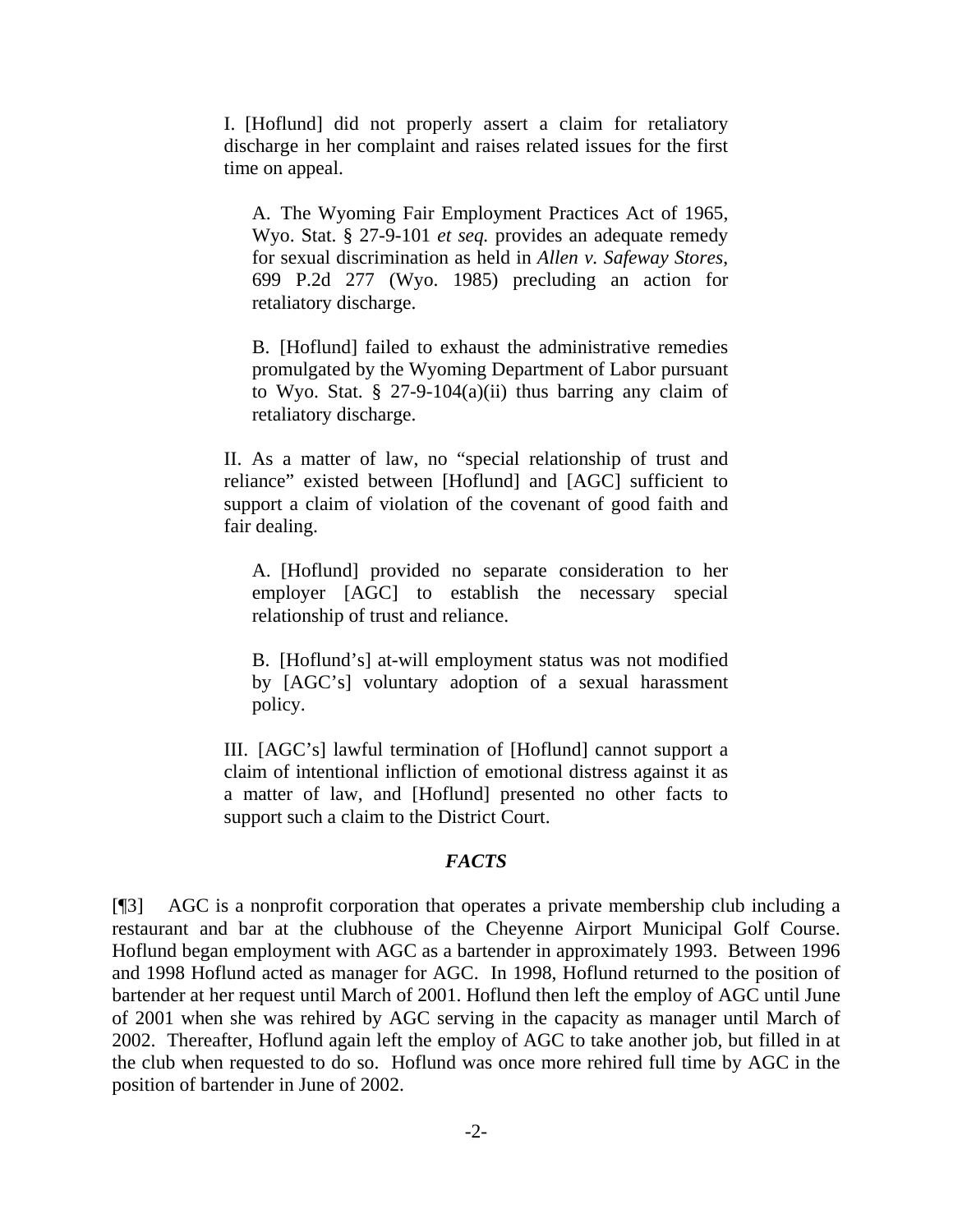[¶4] When Hoflund returned to employment with AGC in June of 2002, Midgely was employed as a cook. Hoflund knew Midgely prior to his employment with AGC because Midgely had been an active member of the club for several years. While Midgely was a patron and Hoflund's co-worker at AGC, Hoflund and Midgely engaged in banter and verbal sparring.

[¶5] Hoflund, however, alleges that from June through August of 2002, Midgely made various inappropriate sexually explicit comments and gestures towards her, to which Hoflund objected. Hoflund reported some of these incidents to AGC. Hoflund then alleges that on August 23, 2002, when Hoflund was retrieving items from the kitchen, Midgely inappropriately touched her with a fly swatter. Hoflund again objected, but did not immediately report this incident to AGC. Later that same afternoon, Hoflund returned to the kitchen to retrieve something for a patron, where Midgely allegedly positioned himself behind Hoflund and when she turned around, grabbed her and made a sexually explicit statement.

[¶6] At the end of her shift, Hoflund informed AGC of the alleged encounters. Ultimately, Hoflund was asked to submit a written statement to AGC and AGC approached Midgely about the alleged occurrences, which he denied. Hoflund also discussed the alleged incidents with the Cheyenne Police Department but chose not to file an official complaint.

[¶7] On August 28, 2002, Hoflund appeared before the AGC board of directors and was advised that AGC had hired an independent investigator to look into the matter. At this time, Hoflund informed AGC that she was uncomfortable working if Midgely was present in the building. AGC then placed Midgely on administrative leave to facilitate a change in the work schedule. These changes resulted in Hoflund and Midgely working at different times. Both parties were advised that they could not make any changes to their assigned schedule without authorization.

[¶8] Ultimately, the results of the investigation were deemed inconclusive by AGC. However, AGC decided to adopt a written sexual harassment policy. This policy included a clause preventing retaliation against an individual reporting an allegation of sexual harassment. All AGC employees, including Hoflund and Midgely, were presented with the policy. Hoflund and Midgely were also instructed that if the other was working or already at the club for social purposes prior to their arrival, they were to leave the premises immediately.

[¶9] On September 12, 2002, and on a number of additional occasions thereafter, Midgely entered the restaurant of the club when Hoflund was working. AGC was informed of these occurrences. Hoflund decided to file a formal complaint with the Cheyenne Police Department concerning her alleged second encounter of August 23, 2002, with Midgely. On September 18, 2002, the Cheyenne Police Department served Midgely with a citation for rude and indecent behavior.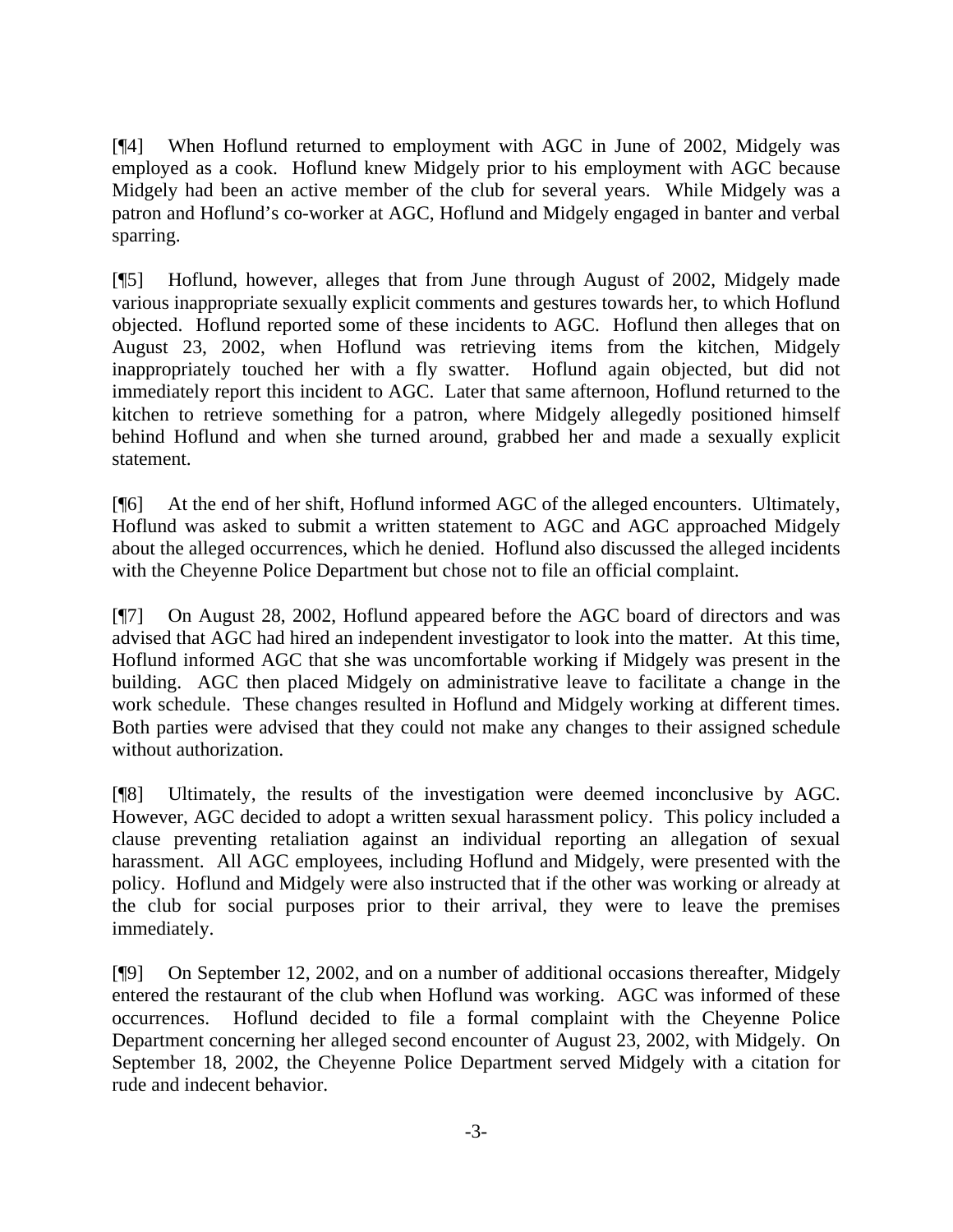[¶10] At the end of her shift on September 20, 2002, Hoflund prepared her cash drawer statement as required. When doing so, she inaccurately stated that she had \$200.00 worth of twenty-dollar bills when she actually had only one twenty-dollar bill in her cash drawer. The following day, Hoflund was questioned about this discrepancy by AGC. Eventually, Hoflund's mistake was realized and Hoflund was warned that errors of this nature were unacceptable to AGC. Hoflund had experienced previous similar issues concerning the balancing of her cash drawer and had been admonished by AGC. Confrontational and angry words were exchanged during the meeting, with Hoflund repeatedly asking if she was being fired. AGC then informed Hoflund that she was, in fact, being terminated.

[¶11] On December 10, 2002, Hoflund filed her complaint. Substantial discovery was completed and AGC filed its motion for summary judgment, which Hoflund opposed. After the hearing, the district court granted summary judgment for AGC finding that Hoflund failed to provide any bargained-for consideration with respect to the enactment of the sexual harassment policy, thus her employment with AGC remained "at-will." Additionally, the district court determined that Hoflund failed to exhaust her administrative remedies with respect to any implied retaliatory discharge claim asserted in her first cause of action. The district court also found that no special relationship existed between Hoflund and AGC and, therefore, Hoflund could not assert a valid breach of the covenant of good faith and fair dealing cause of action. Finally, the district court ruled that because Hoflund's termination was lawful, she had no claim for intentional infliction of emotional distress and that Hoflund presented no facts to support her claim of defamation.<sup>2</sup> This appeal followed.

## *STANDARD OF REVIEW*

[¶12] In *Markstein v. Countryside I, L.L.C.*, 2003 WY 122, ¶11, 77 P.3d 389, ¶11 (Wyo. 2003), we again set out our well-established standard for review of summary judgment cases. Therein, we stated:

> Summary judgment motions are determined under the following language from W.R.C.P. 56(c):

> > The judgment sought shall be rendered forthwith if the pleadings, depositions, answers to interrogatories, and admissions on file, together with the affidavits, if any, show that there is no genuine issue as to any material fact and that the moving party is entitled to a judgment as a matter of law.

 $\overline{a}$ 

 $2$  Again, Hoflund does not appeal the district court's ruling concerning her claim of defamation against AGC.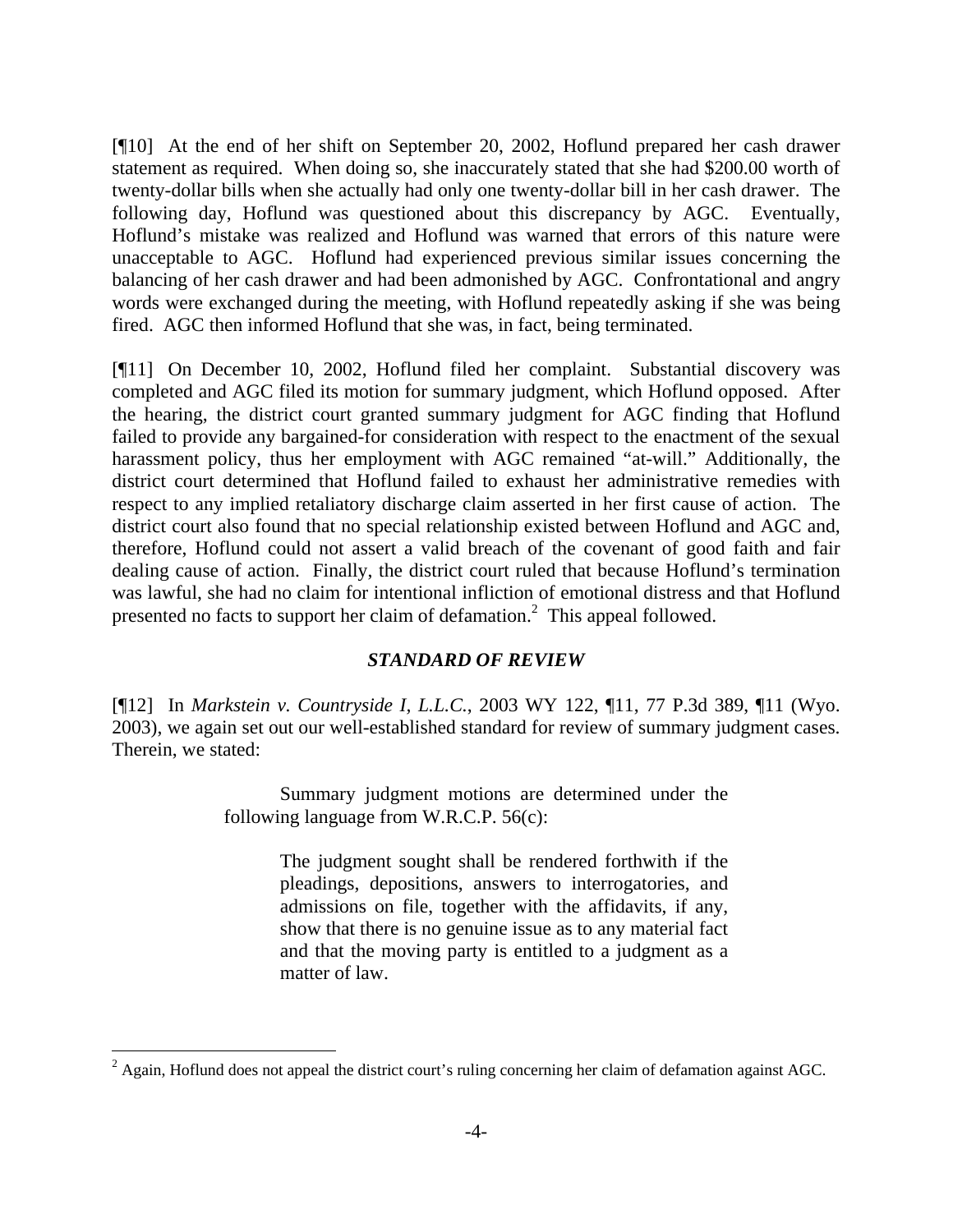The purpose of summary judgment is to dispose of suits before trial that present no genuine issue of material fact. *Moore v. Kiljander*, 604 P.2d 204, 207 (Wyo. 1979). Summary judgment is a drastic remedy designed to pierce the formal allegations and reach the merits of the controversy, but only where no genuine issue of material fact is present. *Weaver v. Blue Cross Blue Shield of Wyoming*, 609 P.2d 984, 986 (Wyo. 1980). A fact is material if proof of that fact would have the effect of establishing or refuting one of the essential elements of a cause of action or defense asserted by the parties. *Schuler v. Community First Nat. Bank*, 999 P.2d 1303, 1304 (Wyo. 2000). The summary judgment movant has the initial burden of establishing by admissible evidence a prima facie case; once this is accomplished, the burden shifts and the opposing party must present specific facts showing that there is a genuine issue of material fact. *Boehm v. Cody Country Chamber of Commerce*, 748 P.2d 704, 710 (Wyo. 1987); *Gennings v. First Nat. Bank of Thermopolis*, 654 P.2d 154, 156 (Wyo. 1982).

 This Court reviews a summary judgment in the same light as the district court, using the same materials and following the same standards. *Unicorn Drilling, Inc. v. Heart Mountain Irr. Dist.*, 3 P.3d 857, 860 (Wyo. 2000) (quoting *Gray v. Norwest Bank Wyoming, N.A.*, 984 P.2d 1088, 1091 (Wyo. 1999)). The record is reviewed, however, from the vantage point most favorable to the party who opposed the motion, and this Court will give that party the benefit of all favorable inferences that may fairly be drawn from the record. *Garcia v. Lawson*, 928 P.2d 1164, 1166 (Wyo. 1996).

*McGee v. Caballo Coal Co.*, 2003 WY 68, ¶6, 69 P.3d 908, ¶6 (Wyo. 2003) (quoting *Garnett v. Coyle*, 2001 WY 94, ¶¶3-5, 33 P.3d 114, ¶¶3-5 (Wyo. 2001)). We also recognized in *Mize v. North Big Horn Hosp. Dist.*, 931 P.2d 229, 232 (Wyo. 1997) that little mystery remains concerning our willingness to dispose of cases via summary judgment, provided there is no genuine issue of material fact and the law clearly entitles the party to prevail.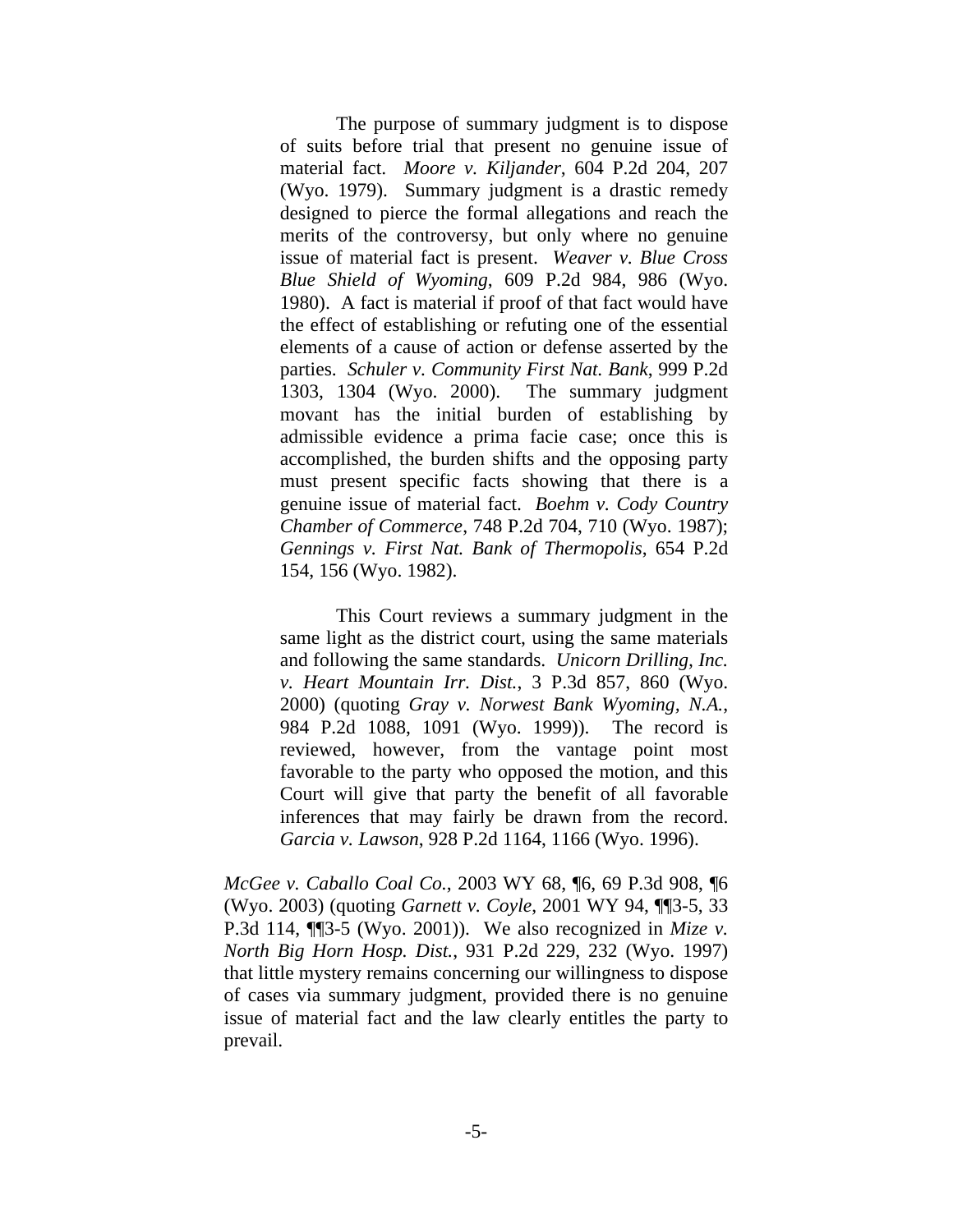#### *DISCUSSION*

#### *Retaliatory Discharge*

[¶13] As indicated previously, the district court found, in part, that Hoflund failed to provide any bargained-for consideration with respect to the implementation of the sexual harassment policy, thus her employment with AGC remained "at-will." Hoflund disputes this holding and states that she did not mean to imply that a "for-cause" relationship was created by the enactment of the sexual harassment policy. Hoflund then asserts that the district court erred when it found that she failed to exhaust her administrative remedies with respect to her retaliatory discharge claim. In particular, Hoflund argues that she had no administrative remedy to exhaust. We do not agree.

[¶14] In *Allen v. Safeway Stores, Inc.*, 699 P.2d 277 (Wyo. 1985), this Court made it clear that if another remedy for violation of a social policy which resulted in the discharge of an employee exists, no separate court action will lie. Therein, we stated:

> A tort action premised on violation of public policy results from a recognition that allowing a discharge to go unredressed would leave a valuable social policy to go unvindicated. If there exists another remedy for violation of the social policy which resulted in the discharge of the employee, there is no need for a court-imposed separate tort action premised on public policy. *Viestenz v. Fleming Companies, Inc.*, 681 F.2d 699 (10th Cir. 1982), *cert. denied* 459 U.S. 972, 103 S.Ct. 303, 74 L.Ed.2d 284; *Mahoney v. Crocker National Bank*, 571 F.Supp. 287, (D.C.Cal. 1983). As said in *Wehr v. Burroughs Corporation*, 438 F.Supp. 1052, 1055 (D.C.Pa. 1977):

> > "It is clear then that the whole rationale undergirding the public policy exception is the vindication or the protection of certain strong policies of the community. If these policies or goals are preserved by other remedies, then the public policy is sufficiently served. Therefore, application of the public policy exception requires two factors: (1) that the discharge violate some wellestablished public policy; and (2) that there be no remedy to protect the interest of the aggrieved employee or society." (Footnote omitted.)

The Wyoming Fair Employment Practices Act of 1965, § 27-9- 101 et seq., W.S.1977 (June 1983 Replacement), and 42 U.S.C.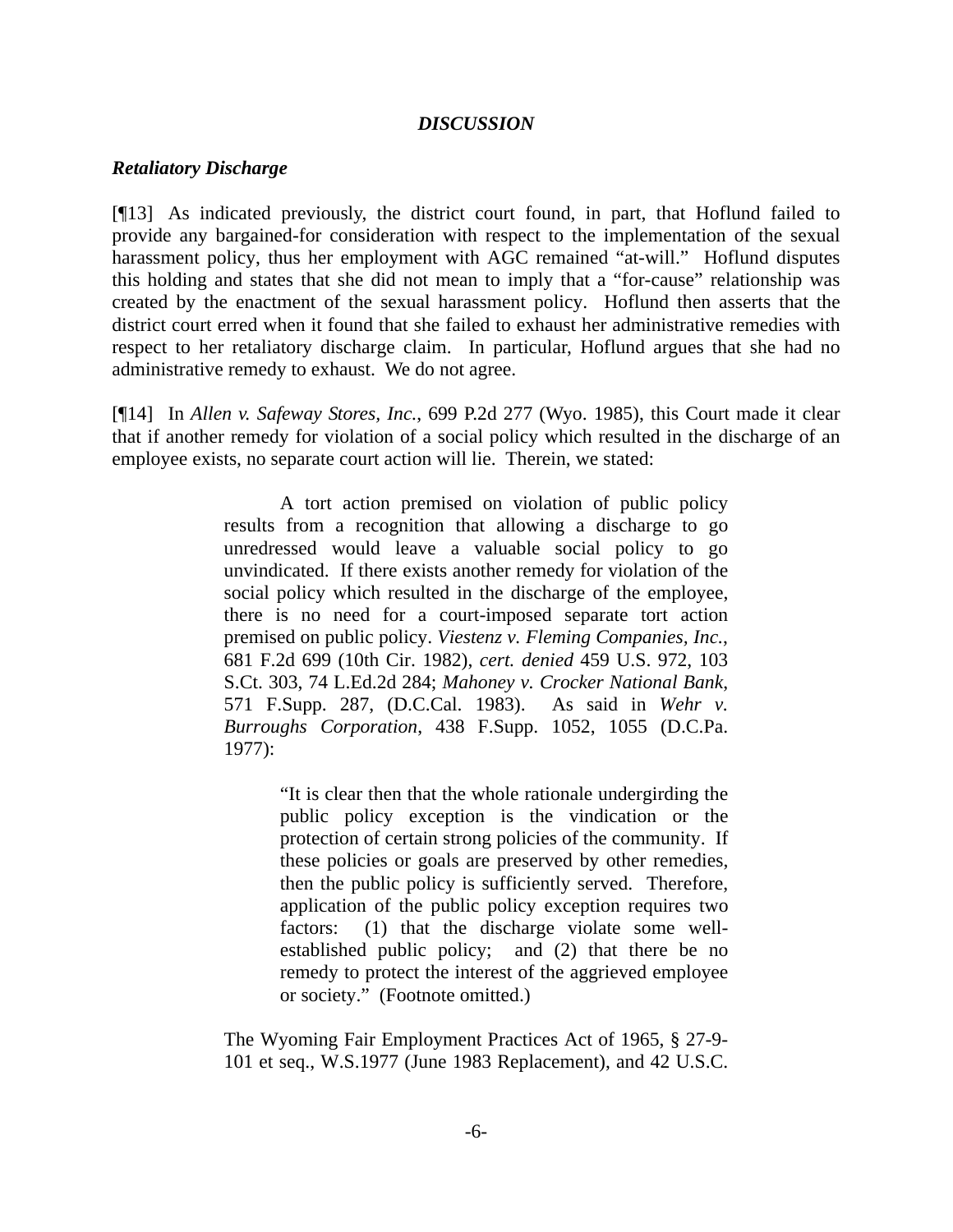§ 2000e et seq. (1982) provide appellants with a remedy for discharge based on sex discrimination.

 As noted in *Rompf v. John Q. Hammons Hotels, Inc.,*  [685 P.2d 25 (Wyo. 1984),] we restricted our holding to the parameters of that case. We do likewise here. Counsel cite cases in which tort actions premised on violations of public policies have been upheld; e.g., *Nees v. Hocks*, 272 Or. 210, 536 P.2d 512 (1975), discharge for serving on a jury; *Hansen v. Harrah's*, Nev., 675 P.2d 394 (1984); *Frampton v. Central Indiana Gas Company*, 260 Ind. 249, 297 N.E.2d 425, 63 A.L.R.3d 973 (1973), and *Murphy v. City of Topeka-Shawnee County Department of Labor Services*, 6 Kan.App.2d 488, 630 P.2d 186 (1981), discharge in retaliation for filing worker's compensation claims. Such cases are not similar to this case. The complaint in this case does not state a tort claim upon which relief could be granted against Safeway and Rock based on appellants' discharges from employment.

*Allen,* 699 P.2d at 284.In *Allen*, the Allens argued that even though their employment was "at will," their discharge was in violation of public policy and, therefore, they could assert a tort claim for damages. We concluded that both the Wyoming Fair Employment Practices Act (FEPA), Wyo. Stat. §§ 27-9-101 *et seq*., and Title VII of the Civil Rights Act of 1964, 42 U.S.C.A. 2000e *et seq*., provided the Allens with a remedy for discrimination on the basis of sex. Thus, because these administrative processes set forth a specific procedure for processing the Allens' complaints and the Allens had not followed these procedures, the Allens could not recover through the courts. The same situation exists here.

[¶15] While it is unclear from the record if Hoflund could avail herself of the administrative process established by Title VII, Hoflund was able to seek administrative review through FEPA.<sup>3</sup> Indeed, Wyo. Stat. Ann. § 27-9-104(iii) (LexisNexis 2003) requires the State of Wyoming, Department of Employment "to receive, investigate, and determine the validity of complaints alleging discrimination in employment or the existence of a discriminatory or unfair employment practice." Further, Wyo. Stat. Ann. § 27-9-105(a)(i) (LexisNexis 2003) (emphasis added) defines an employer's discharge of an employee because of age, *sex*, race, creed, color, national origin or ancestry as a discriminatory or unfair employment practice. Finally, Wyo. Stat. Ann. § 27-9-106 (LexisNexis 2003) provides that any person claiming to

 $\overline{a}$ 

 $3$  Title VII requires that an employer employ at least 15 employees each day for a period of 20 weeks or more before a discriminatory charge may be investigated under that title through the United States Equal Employment Opportunity Commission (EEOC). *See* 42 U.S.C.A. §2000e-1 (2002 and Supp. 2004). In this case, the record does not disclose if AGC qualified as an employer as defined under Title VII. However, AGC did meet the necessary requirements set forth by FEPA that defines an "employer" as an entity that employs two or more individuals within the State of Wyoming because AGC, at minimum, employed both Hoflund and Midgely during the applicable time frame. *See* Wyo. Stat. Ann. § 27-9-102(b) (LexisNexis 2003).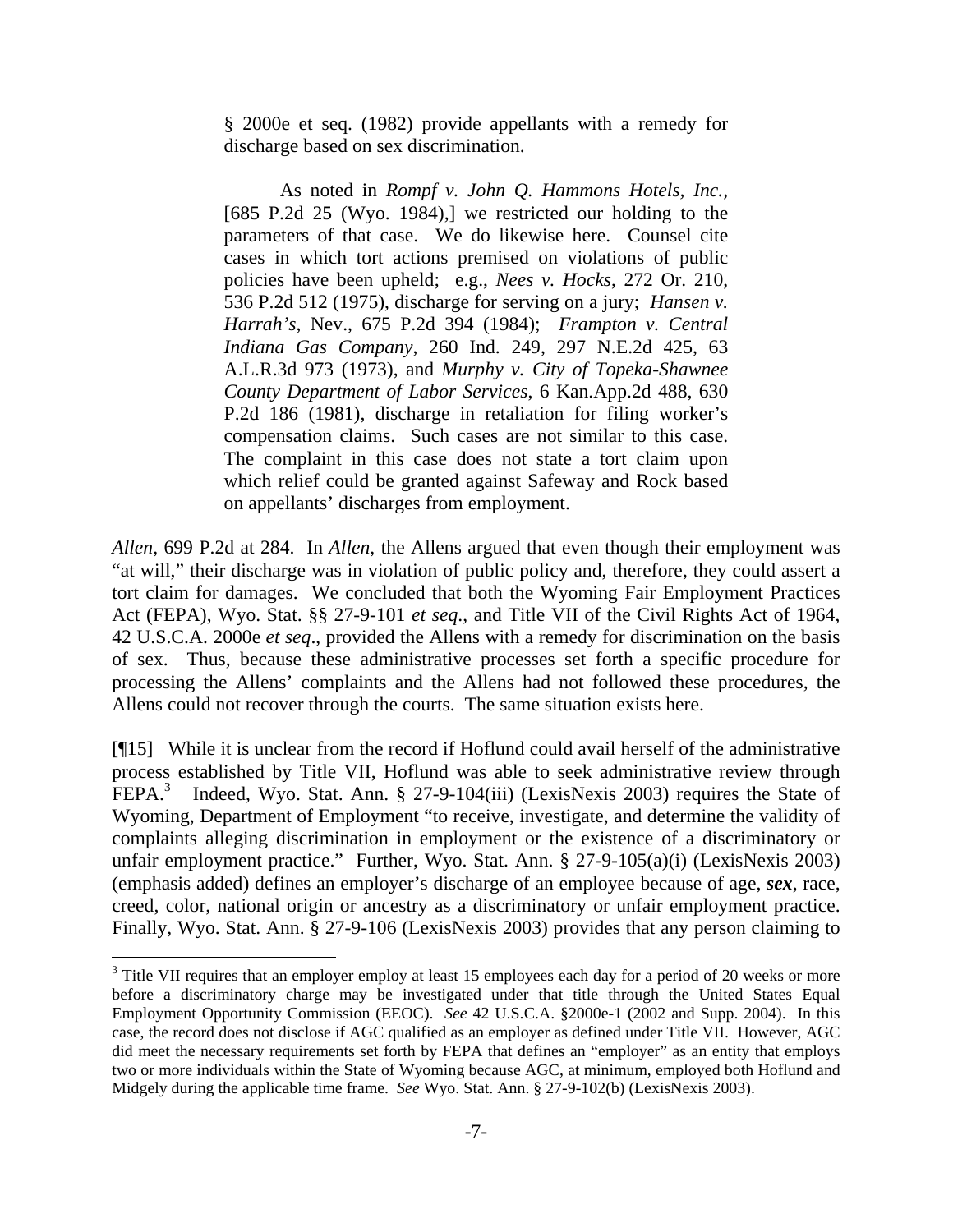be aggrieved by a discriminatory or unfair employment practice may personally or through his/her attorney file a verified complaint.

[¶16] We also find unpersuasive Hoflund's argument that there exists a clear distinction between discrimination based on "sex," i.e., "gender," and sexual harassment and she therefore has no FEPA-based administrative claim. Initially, we note that Title VII prohibits discrimination on the basis of gender and the EEOC has issued guidelines which provide that sexual harassment, as defined therein, is a form of sexual discrimination prohibited by Title VII. 42 U.S.C.A. §2000e-2(A)(1) (2003 and Supp. 2004) and 29 C.F.R. § 1604.11(a) (2004). Under these guidelines, sexual harassment falls into two categories: first, *quid pro quo* cases where the employee suffers a tangible job detriment as a result of the sexual harassment, and second, where the harassment creates an intimidating, hostile, or offensive work environment. 29 C.F.R. § 1604.11(a) (2004). Since the guidelines were issued, federal courts have uniformly held that sexual harassment is a violation of Title VII. *See Meritor Savings Bank v. Vinson*, 477 U.S. 57, 63-67, 106 S.Ct. 2399, 2403-06, 91 L.Ed.2d 49, 57-60 (1986) and cases cited therein. Moreover, the United States Supreme Court has stated that the guidelines of the EEOC "while not controlling upon the courts by reason of their authority, do constitute a body of experience and informed judgment to which courts and litigants may properly resort for guidance." *General Electric Company v. Gilbert*, 429 U.S. 125, 141-42, 97 S.Ct 401, 411, 50 L.Ed.2d 343, 357-58 (1976) (quoting *Skidmore v. Swift & Company*, 323 U.S. 134, 140, 65 S.Ct. 161, 164, 89 L.Ed. 124, 129 (1944)). Chapter III, Section 4(e) of the Rules and Regulations of the Labor & Statistics Program of the State of Wyoming, Department of Employment, Fair Employment Rules (2001) specifically provides that the Division may give substantial weight to the current guidelines of the EEOC.

[¶17] Many state courts have further determined that discrimination based on "sex" or "gender" includes sexual harassment. *Ritchie v. Department. of State Police*, 805 N.E.2d 54, 61 (Mass.App. 2004); *Chambers v. Trettco, Inc.,* 614 N.W.2d 910, 917 (Mich. 2000); *Cummings v. Koehnen,* 568 N.W.2d 418, 420-21 (Minn. 1997); *Sabella v. Manor Care, Inc.*, 915 P.2d 901, 902 n.1 (N.M. 1996); *Vincent v. West Texas State University*, 895 S.W.2d 469, 473 (Tex.App.—Amarillo 1995); *Accardi v. Superior Court*, 21 Cal.Rptr.2d 292, 296 (Cal.App. 2 Dist. 1993); *Lehmann v. Toys "R" Us, Inc.*, 626 A.2d 445, 452 (N.J. 1993); *Hammond v. Medical Arts Group, Inc.,* 574 So.2d 521, 523 (La.App. 3 Cir. 1991); *Harrison v. Chance*, 797 P.2d 200, 203 (Mont. 1990); *Old Ben Coal Company v. Illinois Human Rights Commission*, 501 N.E. 2d 920, 923 (Ill.App. 1986). Upon our review of FEPA, we reach the same conclusion. Indeed, common sense dictates that sexual harassment must be included as a subset of sexual discrimination to best promote the clear purpose of FEPA—to ensure equality and decency in the workplace.

[¶18] Hoflund, however, argues that in *Allen* this Court recognized a distinction between sexual discrimination and sexual harassment when we referenced *Monge v. Beebe Rubber Company*, 316 A.2d 549 (N.H. 1974). As Hoflund admits, the reference to *Monge* within *Allen*, 699 P.2d at 283, constitutes dicta. In *Allen*, this Court recognized that *Monge* was the only case cited by Ms. Allen to support her claims that her discharge was contrary to public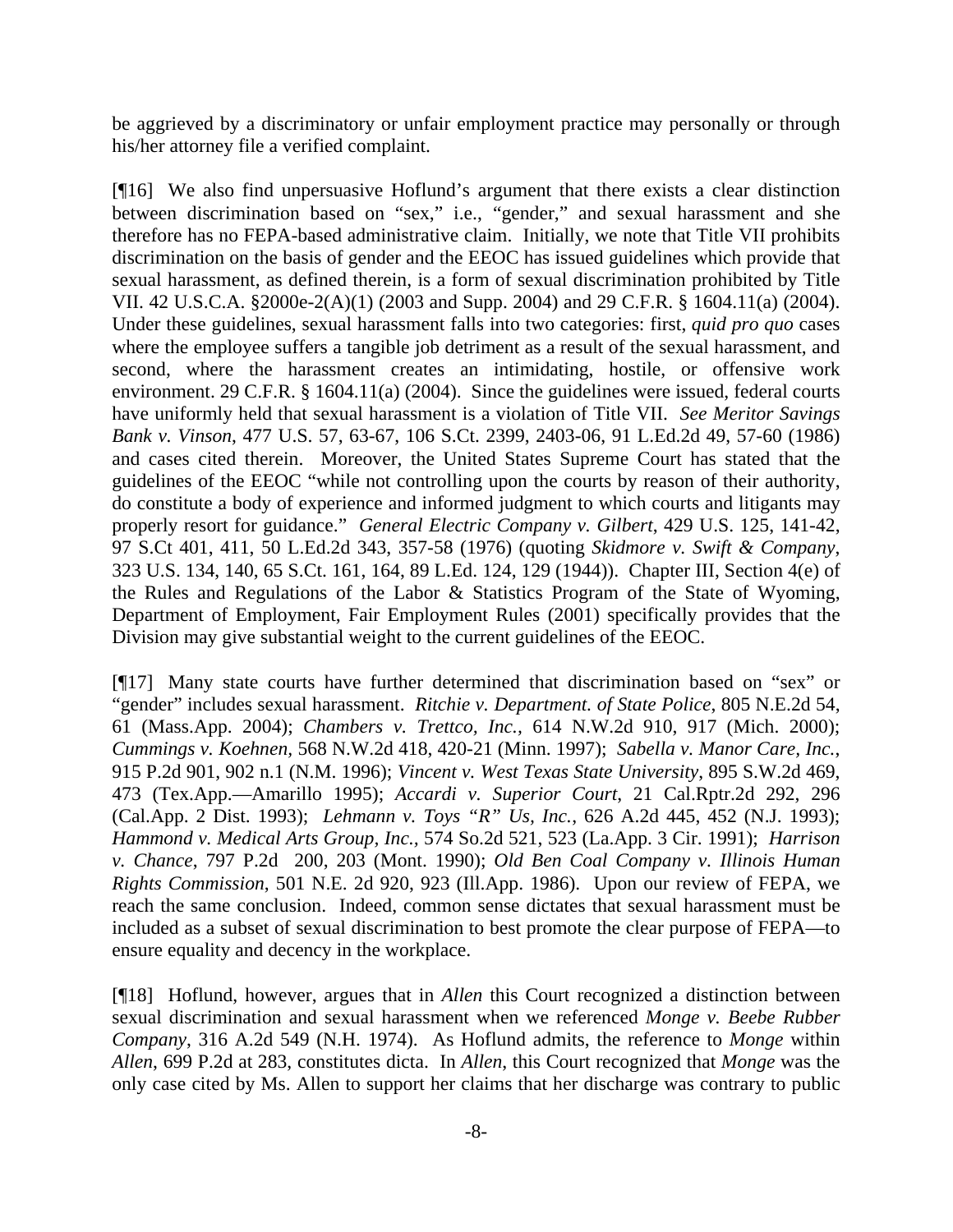policy against sex discrimination and public policy favoring the status of marriage. We then concluded that *Monge* was inapplicable because *Monge* dealt with a situation where an employee alleged that she was terminated for refusing to date and have sexual relations with her supervisor, or *quid pro quo* sexual harassment, which was much different than the circumstances presented by Ms. Allen's claims. This recognition does not negate our substantive holding in *Allen* that when there exists another remedy to address an alleged social policy violation, that remedy must be pursued rather than a tort action. *Allen*, 699 P.2d at 283-84. We have consistently held that the exhaustion of available administrative remedies must occur before judicial relief may be available. *Bender v. Greer*, 996 P.2d 671, 673 (Wyo. 2000); *State ex rel. Baker v. Strange*, 960 P.2d 1016, 1019 (Wyo. 1998); *Routh v. State ex rel. Workers' Compensation Division*, 952 P.2d 1108, 1115 (Wyo. 1998), *cert. denied,* 525 U.S. 814, 119 S.Ct. 49, 142 L.Ed.2d 38 (1998); *Wagoner v. State, Department of Administration & Information*, 924 P.2d 88, 91 (Wyo.1996); *State ex rel. Epp v. Mayor*, 894 P.2d 590 (Wyo. 1995). In Wyoming, judicial action is withheld until the administrative process has run its course. *Bender,* 996 P.2d at 673; *Routh*, 952 P.2d at 1115 (both citing *Wagoner*, 924 P.2d at 91). Finally, insofar as *Allen* can be read to make a distinction between sexual discrimination and sexual harassment for purposes of investigation under FEPA, we abrogate any such holding.

[¶19] Hoflund also contends that the legislature's failure to specify that sexual harassment is within the purview of FEPA, while making numerous modifications to FEPA to include other topics such as age, disability, and tobacco usage, shows that the legislature does not intend sexual harassment to be covered under FEPA. We do not agree. As pointed out above, many courts, both federal and state, have conclusively determined over the years that discrimination based upon sex, i.e., gender, includes sexual harassment. Therefore, the modifications Hoflund suggests are not needed. It is presumed that the legislature is knowledgeable about the current state of the law with reference to other statutes and decisions of the courts. *Olsen v. State*, 2003 WY 46, ¶160, 67 P.3d 536, ¶160 (Wyo. 2003); *Bertagnolli v. Louderback*, 2003 WY 50, ¶15, 67 P.3d 627, ¶15 (Wyo. 2003); *Keats v. State*, 2003 WY 19, ¶32, 64 P.3d 104, ¶32 (Wyo. 2003). Moreover, as noted above, common sense belies the conclusion that FEPA was enacted to combat discrimination on the basis of age, sex, race, creed, color, national origin, or ancestry as discriminatory or unfair employment practices while excepting sexual harassment.

## *Breach of the Covenant of Good Faith and Fair Dealing*

[¶20] Hoflund contends that a material question of fact remains regarding whether a special relationship existed between her and AGC. Hence, Hoflund asserts that the district court improperly concluded that no special relationship existed and, therefore, no valid breach of the covenant of good faith and fair dealing could be asserted by Hoflund. Essentially, Hoflund asserts that her long-term employment with AGC establishes her special relationship. Further, Hoflund argues that this relationship, coupled with AGC's motivation to terminate her from employment in order to avoid its responsibilities to comply with its own sexual harassment policy and additional assurances to her that sexual harassment in the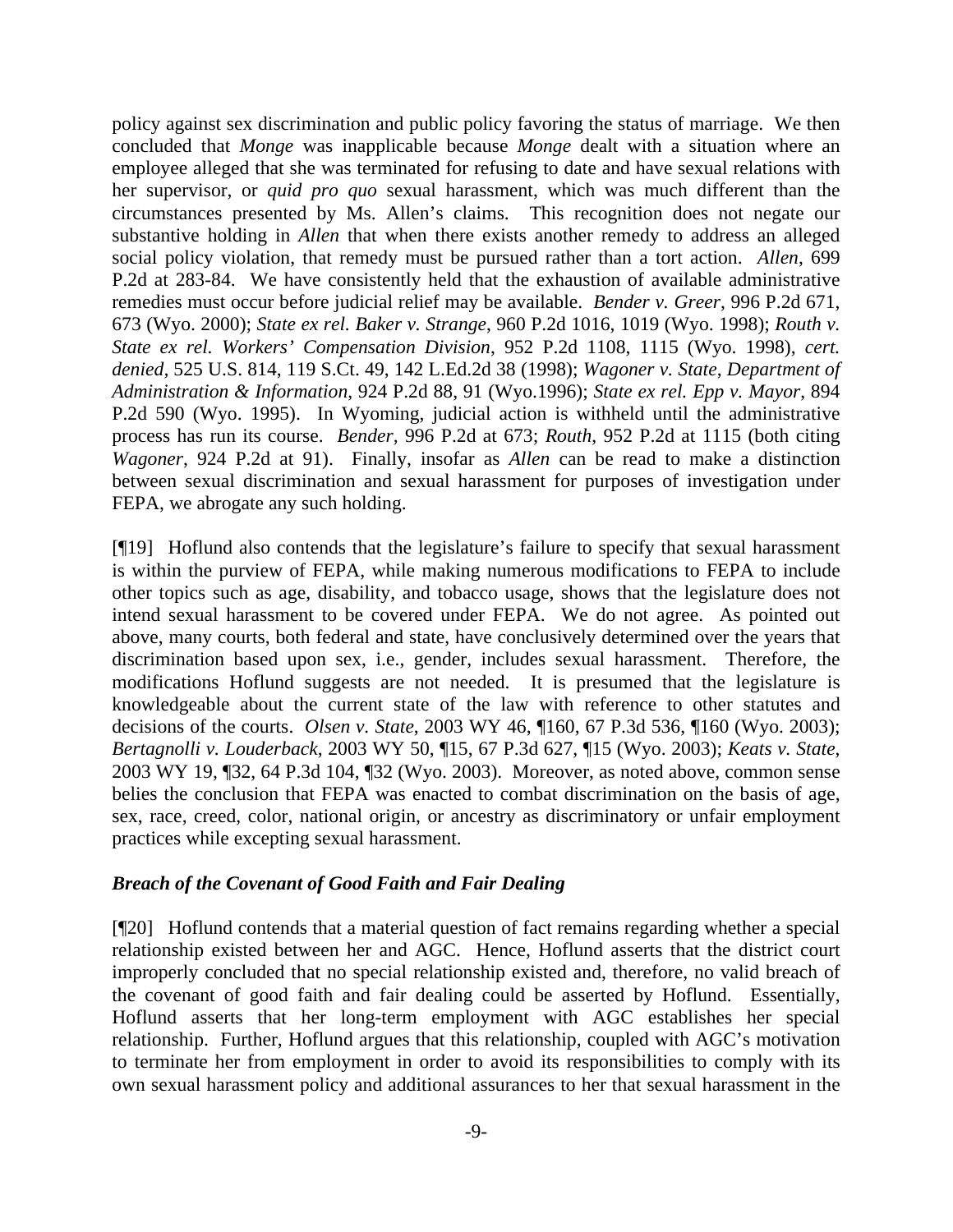work place would be addressed, establishes a valid cause of action for breach of the covenant of good faith and fair dealing. Again, we do not agree.

[¶21] This Court has established that only in limited circumstances will a breach of the covenant of good faith and fair dealing in an employment context become an actionable tort. Under Wyoming law, an employee must demonstrate a special relationship of trust and reliance before that employee can recover on an implied covenant of good faith and fair dealing claim. *VanLente v. University of Wyoming Research Corporation*, 975 P.2d 594, 598 (Wyo. 1999) (citing *Wilder v. Cody Country Chamber of Commerce*, 868 P.2d 211, 222 (Wyo. 1994)). These situations are rare. *VanLente*, 975 P.2d at 598; *Worley v. Wyoming Bottling Company, Inc.*, 1 P.3d 615, 624 (Wyo. 2000) (citing *Wilder*, 868 P.2d at 221). Usually, such a special relationship can be found only in a long-term employment relationship, coupled with a discharge calculated to avoid employer responsibilities to the employee. *VanLente*, 975 P.2d at 598 (citing *Wilder*, 868 P.2d at 221-22; and *Garcia v. UniWyo Federal Credit Union*, 920 P.2d 642, 646 (Wyo. 1996)). We have also stated that the trust and reliance necessary to give rise to a tort cause of action for breach of the covenant of good faith and fair dealing in an employment situation may be found by the existence of separate consideration, common law, statutory rights, or the existence of rights accruing with longevity of service. *VanLente*, 957 P.2d at 598 (citing *Loughry v. Unicover Corporation*, 927 P.2d 706, 712 (Wyo. 1996); and *Worley*, 1 P.3d at 625)). We have further acknowledged that whether a special relationship exists between an employer and an employee seeking recovery is normally "a question of fact, not a question of law, to be decided by the trier of fact *unless reasonable minds could not differ.***"** *Worley*, 1 P.3d at 624 (emphasis added) (citing *Jewell v. North Big Horn Hospital District*, 953 P.2d 135, 139 (Wyo. 1998)).

[¶22] The record evidences that Hoflund was employed with AGC over a seven-year period. However, such employment was intermittent, and Hoflund left full-time employment with AGC twice during this time frame. Most recently, Hoflund was employed with AGC for only a few months prior to her termination. In previous cases we have held that such a time period was insufficient to establish sufficient longevity. In *Trabing v. Kinko's, Inc.*, 2002 WY 171, ¶¶24-27, 57 P.3d 1248, ¶¶24-27 (Wyo. 2002), affirming summary judgment, we stated:

> Trabing next asserts that her eight years of dedicated service to Kinko's along with the separate consideration of her dedication to outstanding customer service that went above and beyond the call of duty created a special relationship of trust and reliance between herself and Kinko's and that Kinko's breached its duty to act in good faith and fair dealing when it terminated her employment. Kinko's replies that Trabing has failed to establish the requisite special relationship of trust and reliance for her breach of implied covenant of good faith and fair dealing claim.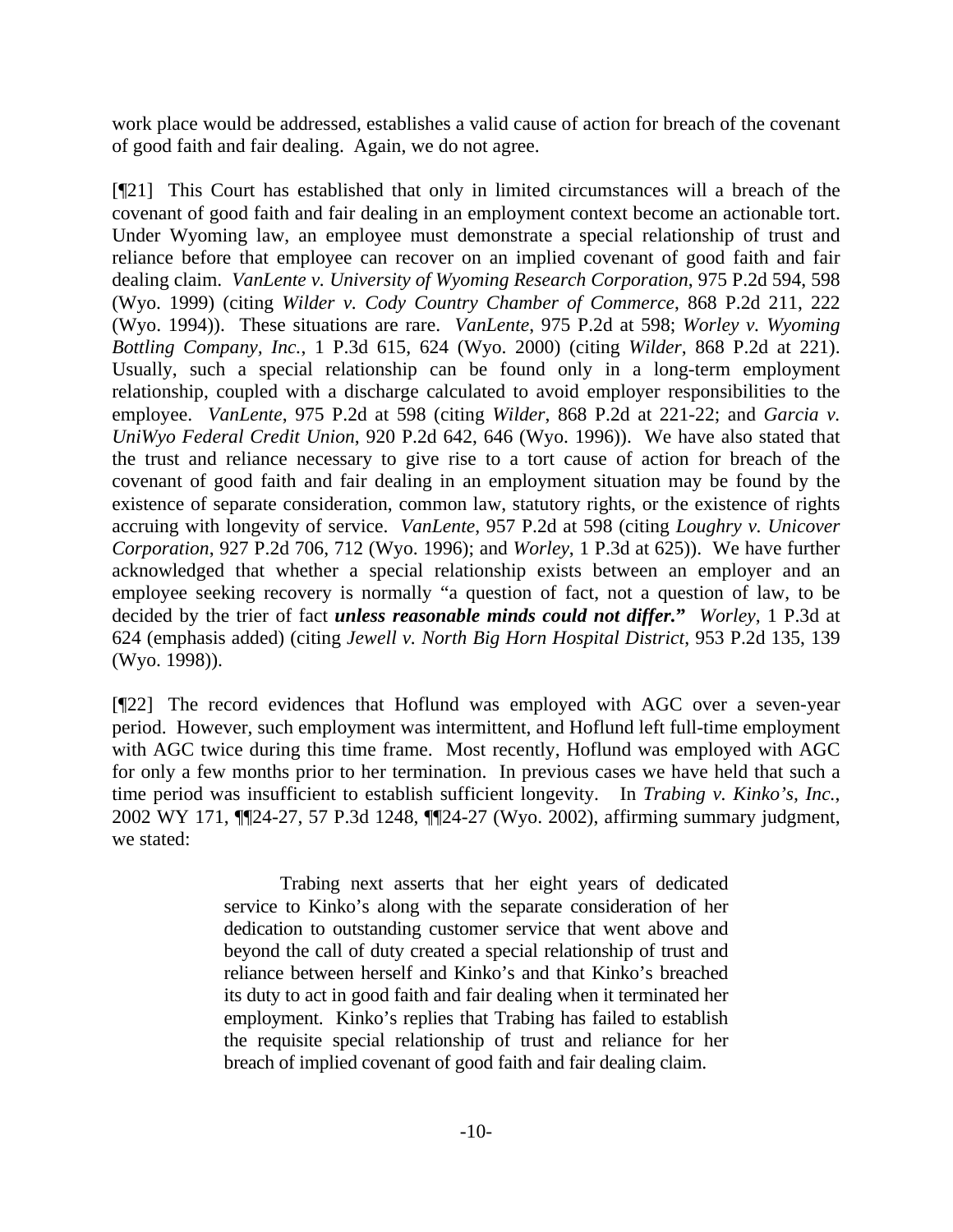Kinko's is correct in its assertion that a special relationship of trust and reliance must be demonstrated before an employee can recover on an implied covenant of good faith and fair dealing claim. *VanLente v. University of Wyoming Research Corp*., 975 P.2d 594, 598 (Wyo. 1999). Previous Wyoming cases have indicated the type of factors that will give rise to a special relationship: separate consideration, common law, statutory rights, or the existence of rights accruing with longevity of service. *Worle*y, 1 P.3d at 624.

 With regard to longevity of service, this court has stated that the mere longevity of service is not sufficient to create the special relationship leading to tort remedy. *VanLente*, 975 P.2d at 598. "Usually, the special relationship . . . stems from a long term employment relationship coupled with a discharge calculated to avoid employer responsibilities to the employee, e.g., benefits or commissions*." Garcia v. UniWyo Federal Credit Union*, 920 P.2d 642, 646 (Wyo. 1996). Trabing does not allege, nor does the evidence suggest, that Kinko's terminated her employment in order to avoid giving her any benefits that she earned during her employment. We, therefore, are not moved to find that Trabing's eight years of service to Kinko's created the special relationship necessary to sustain this type of claim.

 Trabing's assertion that her dedication to outstanding customer service constitutes additional consideration also fails to establish the special relationship requirement. Being dedicated to outstanding customer service was simply a part of her job as branch manager. Kinko's company policy states: "Our primary objective is to take care of our customer." To establish separate consideration, Trabing would have to show that she provided something other than "merely performing the duties of the job*." Worley,* 1 P.3d at 626. Indeed, this court has specifically stated that "[l]ongevity, coupled with performance of job duties, is not sufficient to structure the special relationship required by *Wilder*." *VanLente*, 975 P.2d at 598. We hold that the facts of this case do not create a special relationship of trust and confidence necessary for Trabing to pursue a breach of the implied covenant of good faith and fair dealing claim. Kinko's was, therefore, entitled to a summary judgment on this issue.

Likewise, in *VanLente* we held that an employee's performance of his duties during a nineyear term of employment was insufficient to constitute a special relationship. Therein, we stated: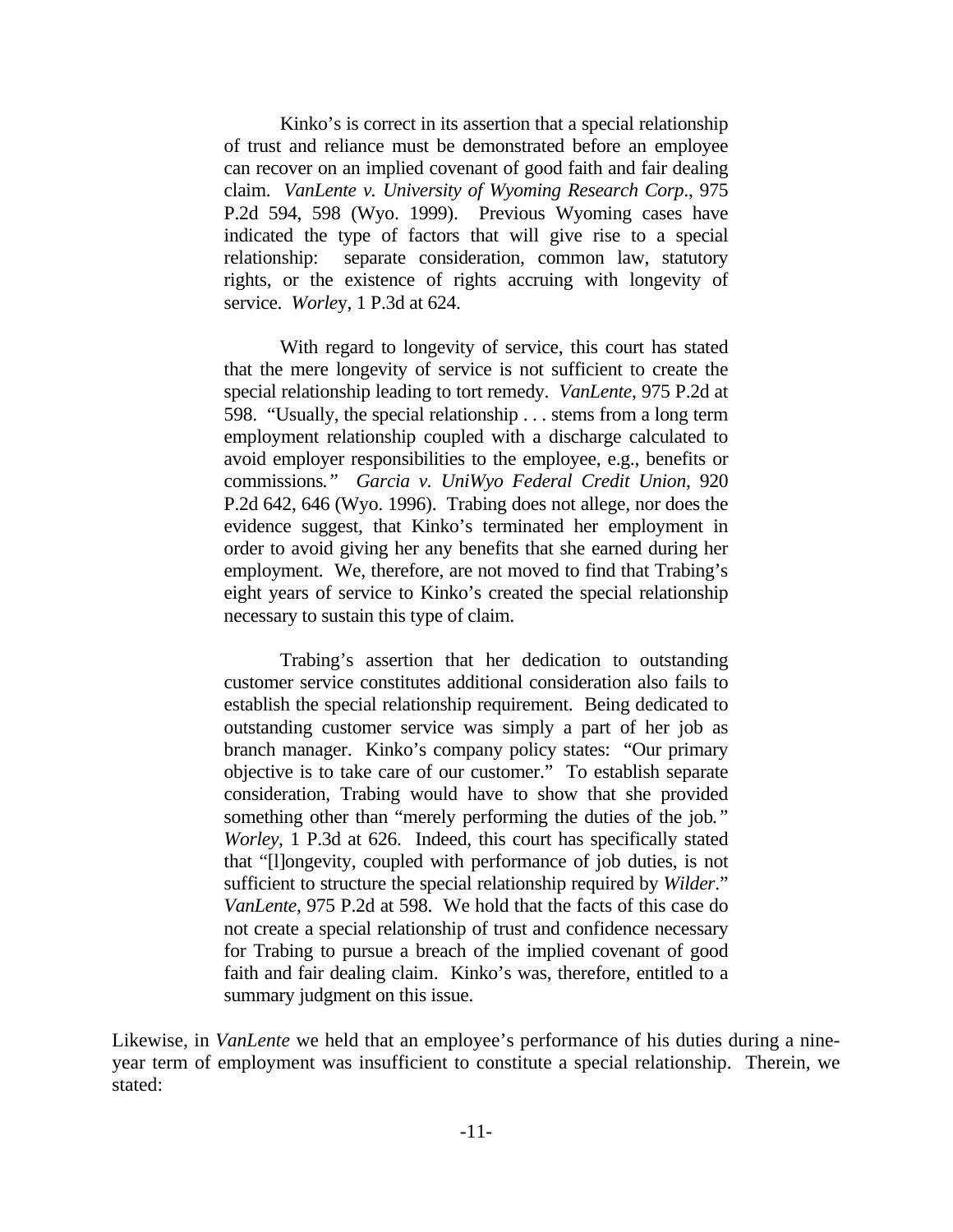VanLente contends that the relationship was one of "trust and reciprocal confidence with regard to extremely sensitive human resource policy and employment matters . . . ." The relationship articulated by VanLente is simply one that is inherent in the duties of a human resources manager. It, therefore, was no more than one of the functions with which he was tasked, and did not arise from any special relationship as we have defined it. Longevity, coupled with performance of job duties, is not sufficient to structure the special relationship required by *Wilder*. Further, the record does not disclose any effort on the part of VanLente to demonstrate that the termination was driven by some motive to deprive him of the potential benefits. In light of this record, the district court correctly entered summary judgment in favor of the Institute and Speight on the alleged tort remedy of breach of the implied covenant of good faith and fair dealing.

*VanLente*, 975 P.2d at 598. Therefore, Hoflund is unable to show that she had been employed with AGC to meet any necessary longevity requirement.

[¶23] Even if the district court found that Hoflund had established longevity of service, longevity along with performance of duties, alone, is insufficient to find that a special relationship exists as a matter of law. *Trabing*, ¶27. The record discloses that Hoflund did not present any evidence that she was terminated in violation of common law, statutory rights, or rights accruing with longevity of service. Hoflund did claim that separate consideration existed, and that AGC terminated her employment in order to avoid enforcing AGC's sexual harassment policy and AGC's additional assurances to her that the alleged sexual harassment in the work place would be addressed. However, Hoflund admitted at deposition that she provided no bargained-for consideration to AGC in exchange for its implementation of the sexual harassment policy. The record further supports the fact that Hoflund never expressed her intention to quit employment if AGC did not promise to limit her contact with Midgely. By the same token, the accusations asserted by Hoflund that she was terminated by AGC so that AGC could deprive her of potential benefits is not supported by any substantiated facts.

# *Intentional Infliction of Emotional Distress*

[¶24] In her last argument, Hoflund asserts that material questions of fact exist concerning the cause of her emotional distress. In particular, she contends that material questions of fact exist as to whether her emotional distress was caused by the entirety of events that occurred surrounding the alleged interactions with Midgely and AGC's response. She further argues that a material question of fact exists concerning whether her termination may be characterized as a "legal termination." Thus, she concludes that the district court erred when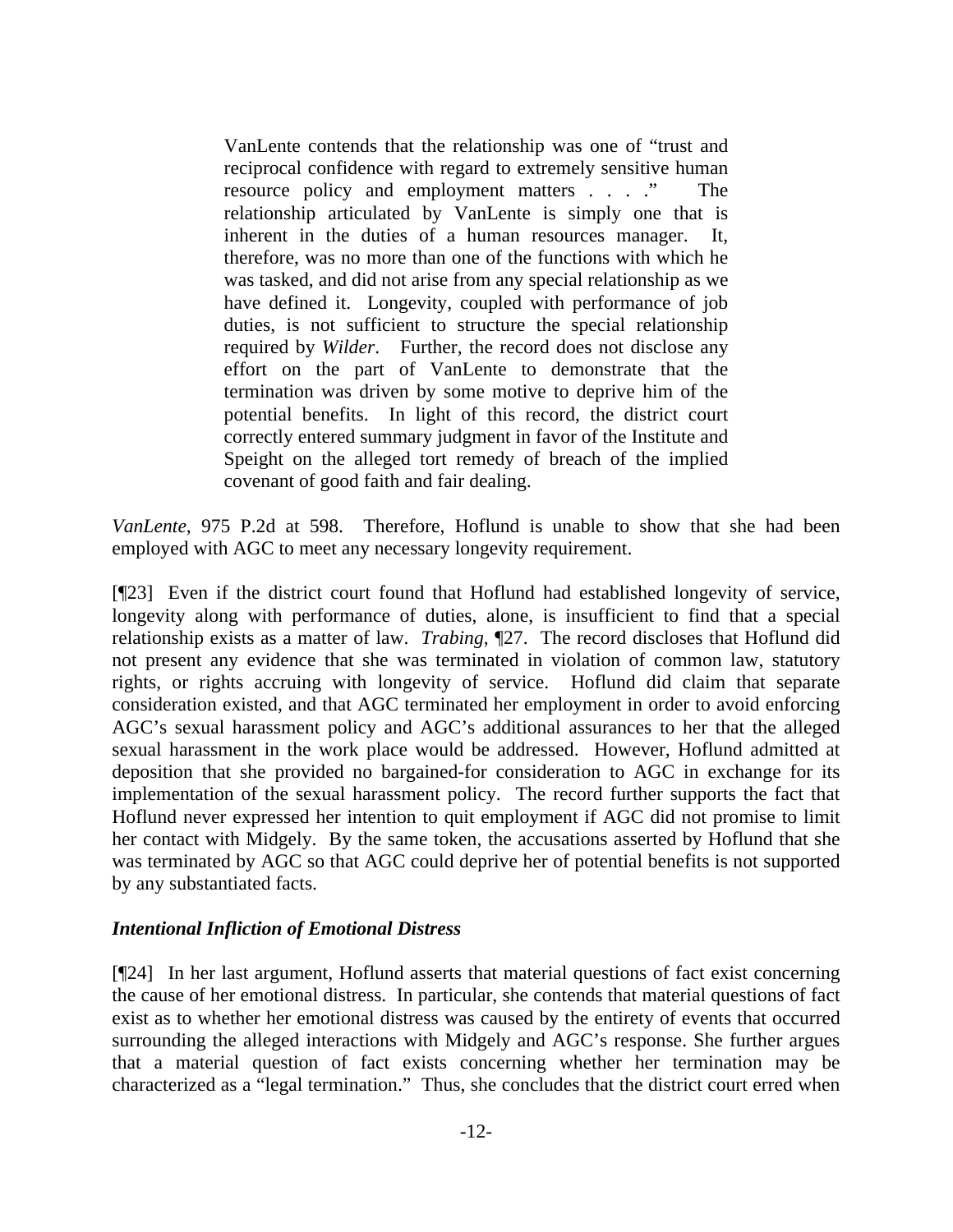it dismissed her cause of action for intentional infliction of emotional distress based on its ruling that her distress was solely caused and directly related to her lawful termination.

[¶25] Hoflund testified at deposition that the alleged intentional outrageous conduct committed by AGC was principally its termination of her from its employment. Similarly, Dr. Sherry Welch stated that Hoflund generally attributed her distress to her termination. In *Trabing*, ¶¶28-30 (emphasis added), this Court rejected a similar claim stating as follows:

> Trabing finally alleges that Kinko's termination of her employment based solely on the basis of her employees' anonymous and unsubstantiated comments during a time in which she was grieving over the recent loss of her mother caused her severe emotional distress. Kinko's responds that it was simply exercising its legal rights when it terminated Trabing's employment.

> Wyoming has acknowledged that certain conduct in employment situations may be outrageous enough to provide the terminated employee with a claim for intentional infliction of emotional distress. *Worley*, 1 P.3d at 628. We have adopted the tort as it is defined in the *Restatement, Second, Torts* § 46(1) (1965):

> > One who by extreme and outrageous conduct intentionally or recklessly causes severe emotional distress to another is subject to liability for such emotional distress, and if bodily harm to the other results from it, for such bodily harm.

*Worley*, 1 P.3d at 628. However, *if an employee's mental distress is caused solely by a termination that was permitted by the contract, then the employer has a complete defense even if the employer knows that the termination will cause the employee emotional distress. Terry v. Pioneer Press, Inc.*, 947 P.2d 273, 278 (Wyo. 1997).

 In light of our holding that Trabing's employment with Kinko's was at will, we find that Kinko's did nothing more than act within its legal rights when it terminated Trabing's employment. Accordingly, Kinko's has a complete defense to this claim, and summary judgment was appropriate.

[¶26] When Dr. Welch was questioned further, she stated that Hoflund's distress was principally caused by the combination of events that occurred while Hoflund was employed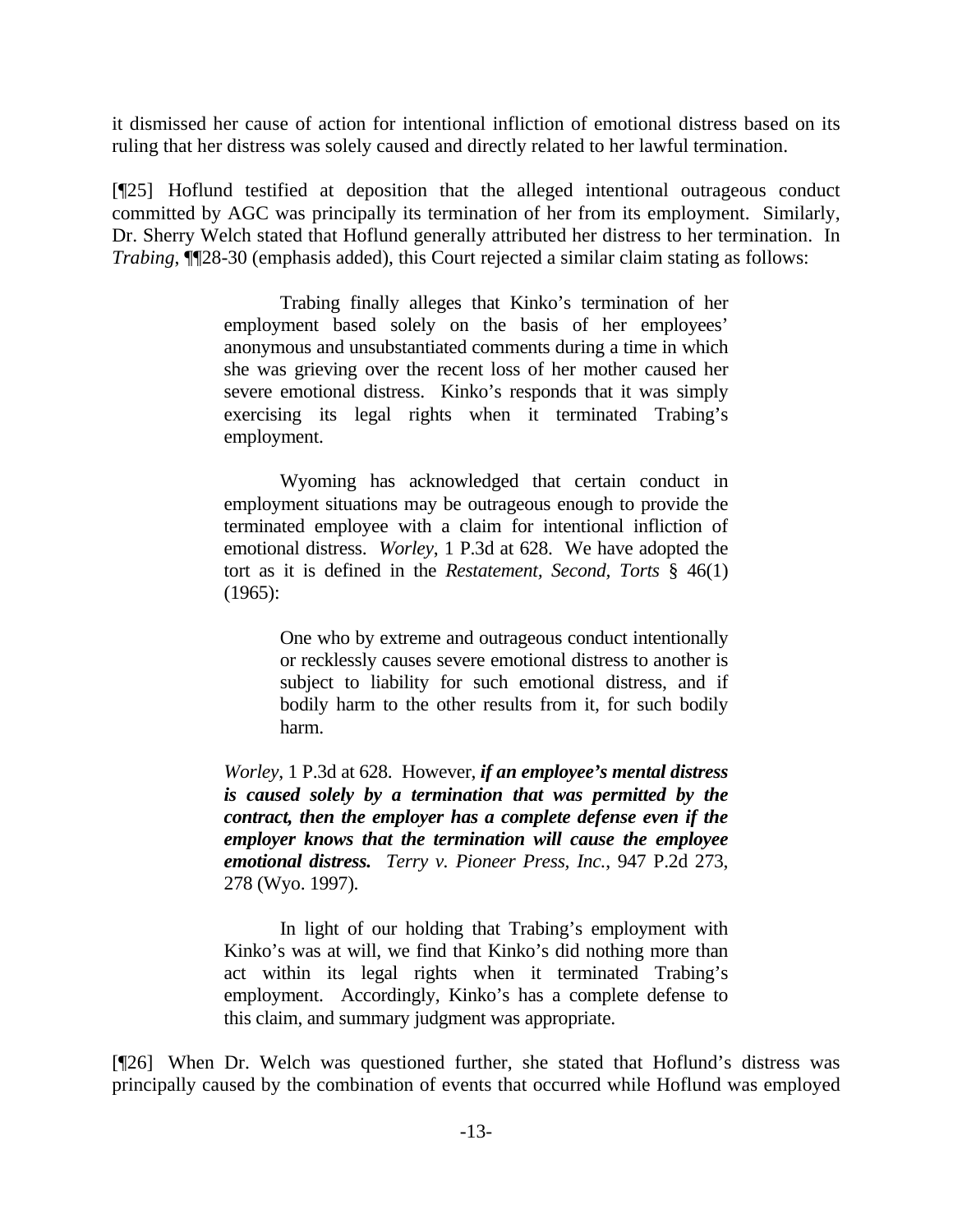by AGC, namely, the alleged harassment incidents, her termination, and the subsequent litigation. Hoflund also argues that her distress was caused by the alleged sexual harassment. Midgely's alleged intentionally outrageous acts cannot be properly attributed to AGC in making a valid actionable claim against AGC for intentional infliction of emotional distress. Rather, such claims may only be asserted directly against Midgely, himself. Likewise, any distress caused by the litigation, itself, is non-actionable.

[¶27] This Court has clearly established that liability may be found only where the actions of a particular defendant may be characterized as extreme and outrageous conduct.

> To recover under the tort of intentional infliction of emotional distress, the plaintiff must prove that the defendant acted in an extreme and outrageous manner and that the defendant intentionally or recklessly caused the plaintiff severe emotional harm. *Kanzler v. Renner*, 937 P.2d at 1341 (Wyo. 1997) (citing *R.D. v. W.H.*, 875 P.2d 26, 31 (Wyo. 1994)). Comment d of the *Restatement, Second, Torts* § 46, which we have cited on numerous occasions, attempts to clarify the parameters of outrageous behavior. *See Hatch v. State Farm Fire and Cas. Co.*, 930 P.2d 382, 396 (Wyo. 1997); *Spurlock v. Ely*, 707 P.2d 188, 192 (Wyo. 1985); *Garcia v. Lawson*, 928 P.2d 1164, 1168 (Wyo. 1996) (Thomas, J., concurring specially); *Kanzler v. Renner*, 937 P.2d at 1341. We quote from that comment:

> > *Extreme and outrageous conduct*. The cases thus far decided have found liability only where the defendant's conduct has been extreme and outrageous. It has not been enough that the defendant has acted with an intent which is tortious or even criminal, or that he has intended to inflict emotional distress, or even that his conduct has been characterized by "malice," or a degree of aggravation which would entitle the plaintiff to punitive damages for another tort. Liability has been found only where the conduct has been so outrageous in character, and so extreme in degree, as to go beyond all possible bounds of decency, and to be regarded as atrocious, and utterly intolerable in a civilized community. Generally, the case is one in which the recitation of the facts to an average member of the community would arouse his resentment against the actor, and lead him to exclaim, "Outrageous!"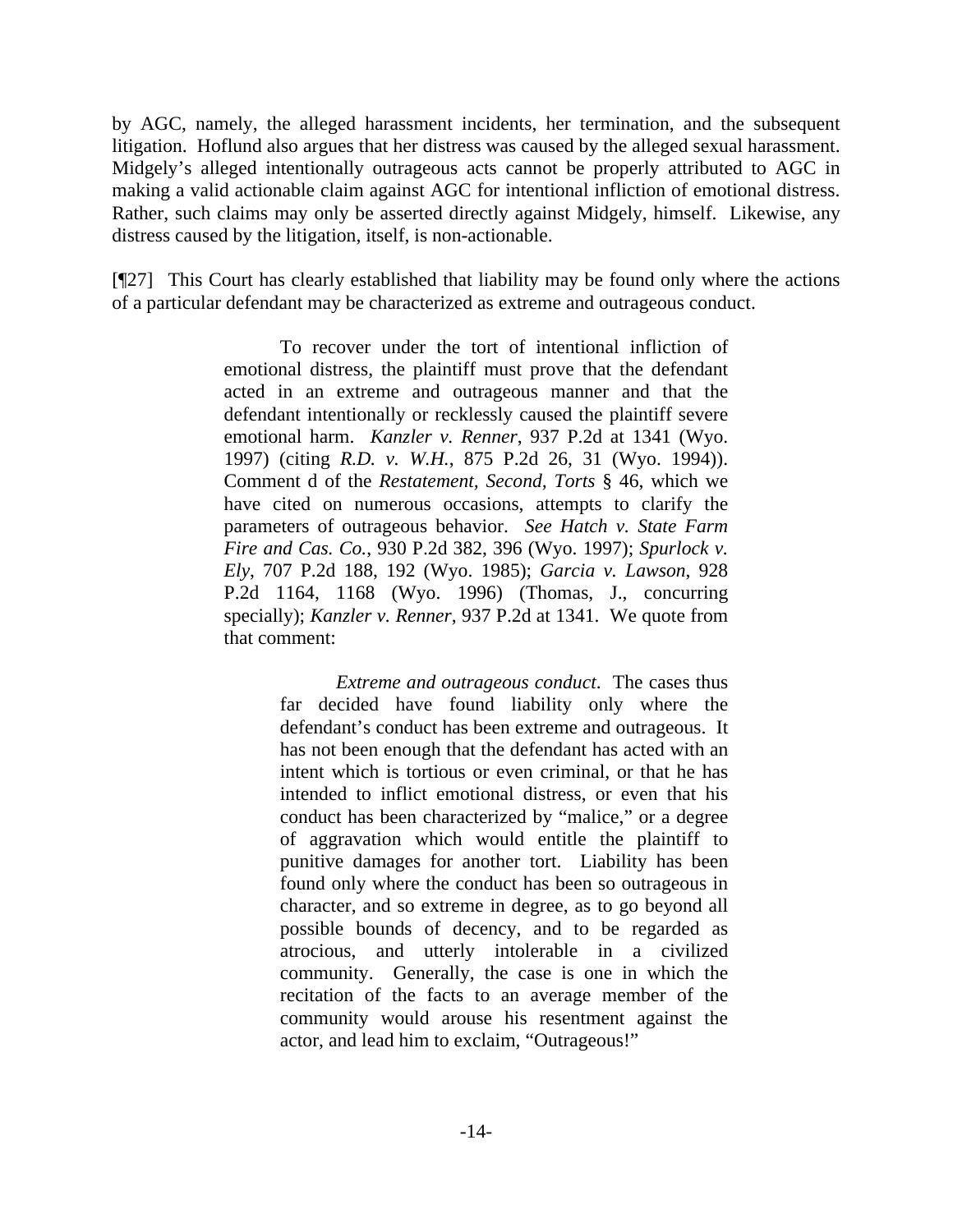The liability clearly does not extend to mere insults, indignities, threats, annoyances, petty oppressions, or other trivialities. The rough edges of our society are still in need of a good deal of filing down, and in the meantime plaintiffs must necessarily be expected and required to be hardened to a certain amount of rough language, and to occasional acts that are definitely inconsiderate and unkind. There is no occasion for the law to intervene in every case where some one's feelings are hurt. There must still be freedom to express an unflattering opinion, and some safety valve must be left through which irascible tempers may blow off relatively harmless steam.

 Both the court and the jury play a role in assessing the validity of a claim of outrageousness.

> It is for the court to determine, in the first instance, whether the defendant's conduct may reasonably be regarded as so extreme and outrageous as to permit recovery, or whether it is necessarily so. Where reasonable men may differ, it is for the jury, subject to the control of the court, to determine whether, in the particular case, the conduct has been sufficiently extreme and outrageous to result in liability.

*Kanzler v. Renner*, 937 P.2d at 1341 (quoting *Restatement, Second, Torts* § 46, cmt. h); *Leithead* [*v. American Colloid Co.*], 721 P.2d [1059,] at 1066 [(Wyo. 1986)].

*Worley*, 1 P.3d at 628.

[¶28] Further, the at-will employment doctrine is well recognized in Wyoming. This doctrine allows an employee or an employer to end the employment relationship at any time for any reason or for no reason. *Worley*, 1 P.3d at 620. AGC provided evidence that Hoflund was terminated because she was unable to balance her cash drawer over a period of time and because of insubordinate actions when questioned about her last submitted cash drawer statement accounting. Although Hoflund contends that AGC unlawfully terminated her from employment as an act of retaliation for reporting Midgely's sexual harassment, she did not come forward with any competent evidence sufficient to pose a genuine issue of material fact in that regard. A careful review of the pleadings filed by Hoflund reveals that contention to be purely speculative.